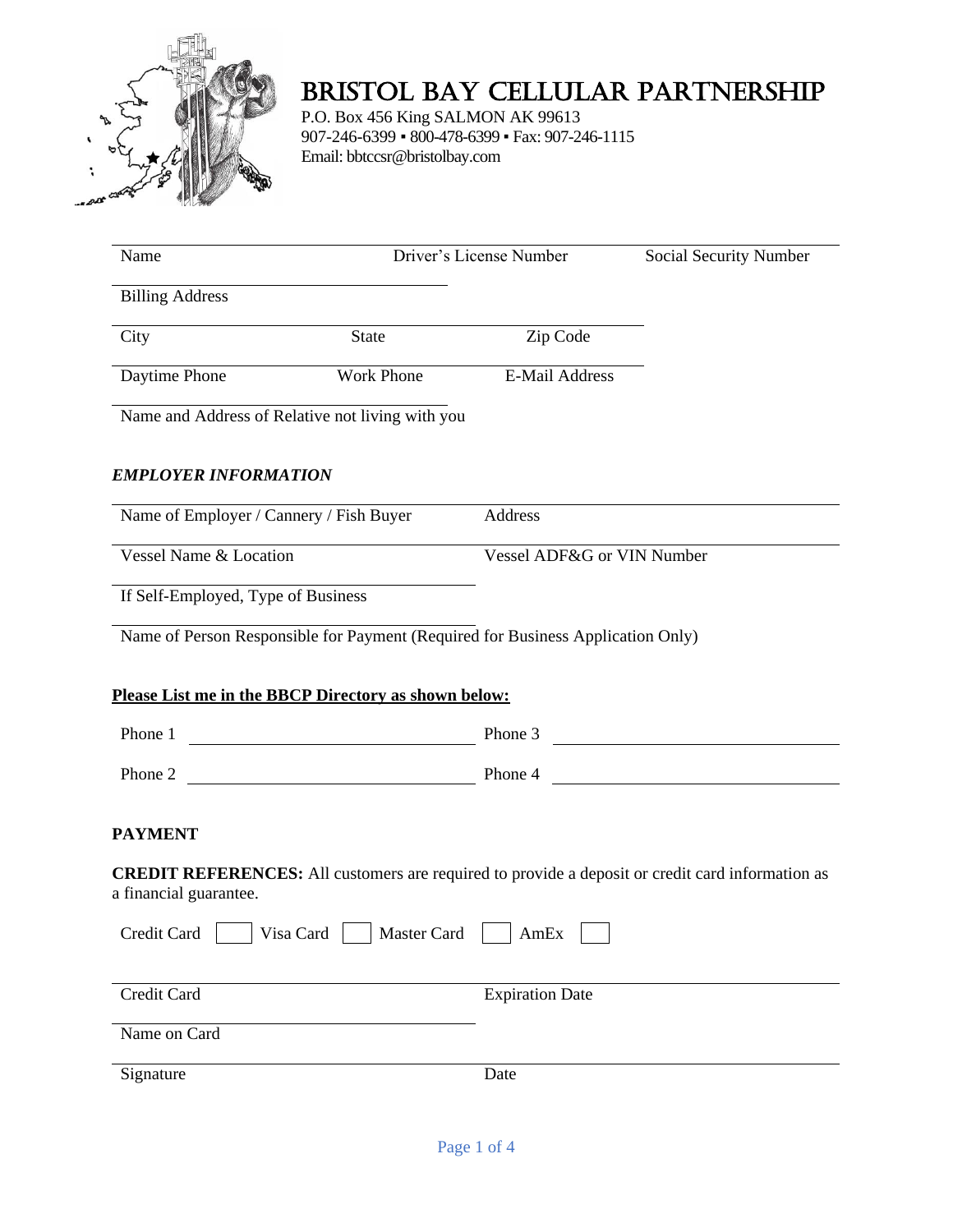# **PLANS**

| CHECK ALL THAT APPLY                                           |                                              |              |              |              |  |  |  |
|----------------------------------------------------------------|----------------------------------------------|--------------|--------------|--------------|--|--|--|
| Annual Contract Cost for GSM Talk & Text Service               |                                              |              |              |              |  |  |  |
|                                                                | Multi 1 Plan                                 | Multi 2 Plan | Multi 3 Plan | Multi 4 Plan |  |  |  |
|                                                                | \$250.00                                     | \$320.00     | \$390.00     | \$460.00     |  |  |  |
|                                                                |                                              |              |              |              |  |  |  |
|                                                                | Semi-Annual Contract (6 Months) Cost for LTE |              |              |              |  |  |  |
|                                                                | (Talk & Text not included in price)          |              |              |              |  |  |  |
| 10 GB Data Plan                                                | \$390.00                                     | \$780.00     | \$1170.00    | \$1560.00    |  |  |  |
| 25 GB Data Plan                                                | \$660.00                                     | \$1320.00    | \$1980.00    | \$2640.00    |  |  |  |
| 100 GB Data Plan                                               | \$1170.00                                    | \$2340.00    | \$3510.00    | \$4680.00    |  |  |  |
|                                                                |                                              |              |              |              |  |  |  |
| * LTE service is phone specific – Xiaomi Redmi 9A for \$250.00 |                                              |              |              |              |  |  |  |
| <i>*Taxes</i> not reflected in above packages.                 |                                              |              |              |              |  |  |  |

## **TERMS OF AGREEMENT**

## **Contract Term**

**GSM Talk and Text is a one (1) year contract. LTE Data is a semi-annual (6 months) contract.** This agreement will begin on the date of the signature of this document. If I terminate service before my contract term ends, I will be responsible for payment of the remaining term on my contract. If monthly billing is chosen, I must maintain residency in BBCP's service area. A deposit of \$100.00 must be paid at time of service or have a valid credit card on file to bill monthly. Deposit will be applied to account after two years of good payment history. Credit Card declines will revert account to past due policy.

**Charges** - You agree to pay all access, usage, and other charges that you or any other user of your wireless device incurred. If multiple wireless devices are associated with your account, you agree to pay all charges incurred by users of those wireless devices. For charges based on the amount of time used or data sent or received, we'll round up any fraction to the next full minute or, depending on how you're billed for data usage, the next full megabyte or gigabyte. For outgoing calls, usage time starts when you first press Send or the call connects to a network, and for incoming calls, it starts when the call connects to a network (which may be before it rings). Usage time may end several seconds after you press End or after the call disconnects.

A one-time activation fee of \$35.00 will apply to all new subscribers. Activation of service may take up to 2 full business days. Additional charges may include taxes, surcharges, and long distance. Cancellation or discontinuation of service for any reason will constitute the need for a new service agreement.

**All phones are local only, Local Only** includes local calling and texting to any BBCP services and or local area prefixes. Long distance calls, taxes, and surcharges will incur an additional charge. International calling not included. You will be responsible for these charges. Long distance outgoing calls: \$0.06/ minute out of state and \$0.13/ minute in-state.

**Roaming** includes local, long distance and texting at one flat monthly rate of \$60.00. Taxes and surcharges will be added as required by law. International calling is not included. You will be responsible for these charges. Roaming agreement is a year-long contract.

**LTE Service and Data Plans** will only be available in King Salmon, Naknek, and South Naknek. Data plan overages will apply at \$15.00 a Gigabyte. Plan speeds are 4 MB Down / 1 MB up. Service is device specific to Xiaomi Redmi 9A.

**Internet Access –** BBCP is not responsible for any third-party information, content, applications, or services you access, download, or use on your device. You are responsible for maintaining virus and other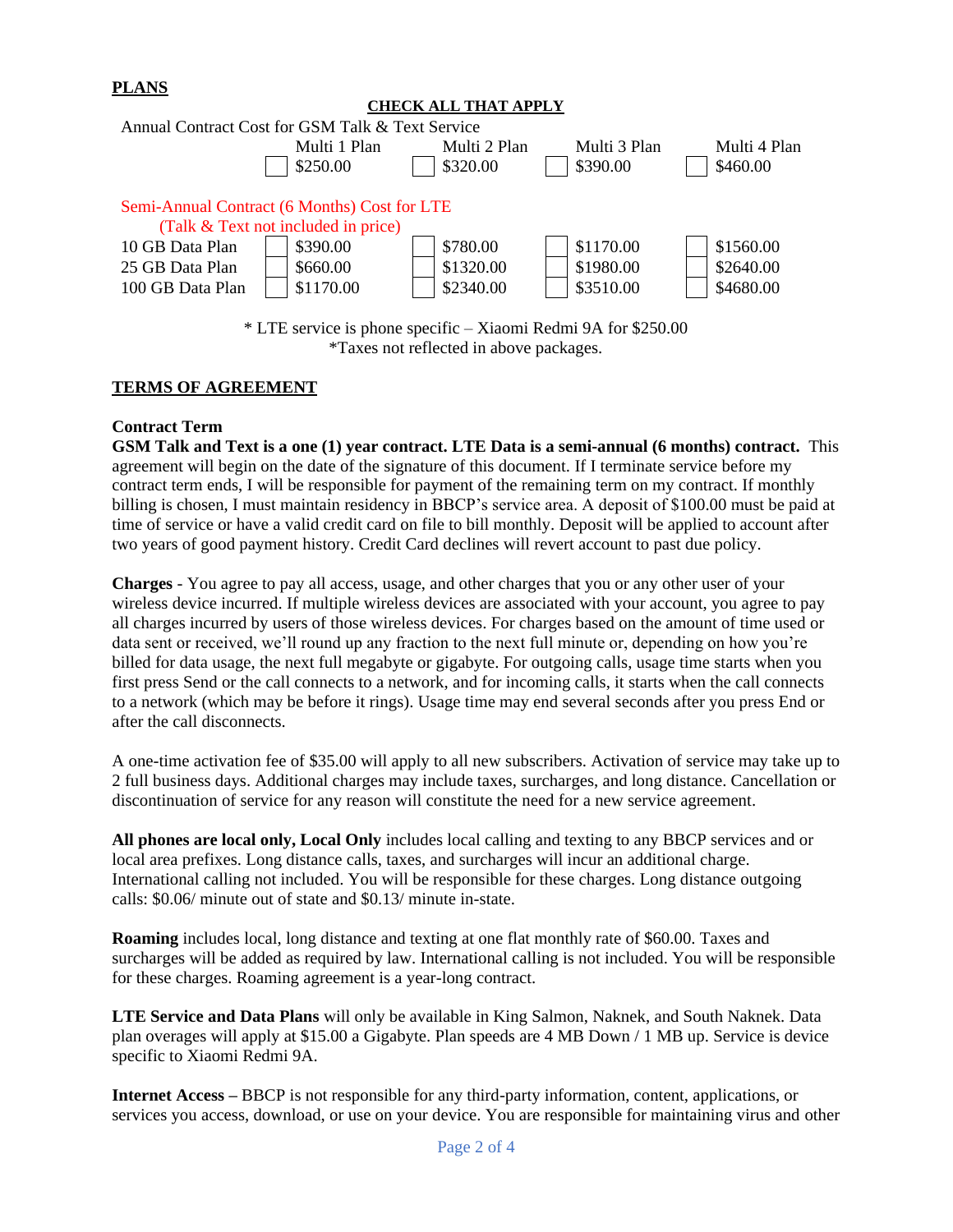internet security protections when accessing these third-party products or services.

**Illegal or Harmful use** – You may access and use our Website and Network only for lawful purposes. You are responsible for any transmission you send, receive, post, access, or store via our Network, including the content of any communication. Transmitting, distributing, or storing any material that violates any applicable law is prohibited.

**Due Date for Payment** - Your bill is payable immediately upon receipt and becomes past due twentyfive (25) days after the date on the bill. Payment must be in the business office by 4:30 p.m. on the 25th or, when the 25th falls on a weekend or holiday, by 4:30 p.m. on the last business day preceding the 25th. A monthly late charge of 0.87% of the unpaid balance shall be imposed. A disconnection for Non-Payment will apply if your account becomes past due. A written 10-day notice of disconnection of service, stating the date and time payment must be received, will be mailed to you. A \$10 late letter charge will apply for such notice. If payment is not made or a payment plan worked out, service will be disconnected. Delinquent amounts may be charged to your credit card. Once you have been disconnected, you will have to pay a reconnection charge, a deposit, and your outstanding balance before you can get telephone service again. Other charges may apply.

BBCP has my permission to obtain credit information from the credit bureau and any listed references. I hereby certify that the information I have provided is complete and correct. I accept all BBCP terms and conditions. I will be responsible for payment of this account.

**Change of Service –** we may change prices or any other term of you Service or this Agreement at any time, but we'll provide notice first. If you use your Service after the change takes effect, that means you're accepting the change.

**Service Coverage** - All service plans are "best effort," which means that the advertised speed is the upper limit of what the service can provide. Wireless devices use radio transmissions, so unfortunately you can't get Service if your device isn't in range of a transmission signal. Please be aware that even within your Coverage Area, many things can affect the availability and quality of your Service, including network capacity, your device, terrain, buildings, foliage, and weather.

**Resale:** Customer agrees that BBCP Data service is strictly for personal use. REDISTRIBUTION OR RESALE of data will result in suspension or termination of service.

Bristol Bay Cellular Partnership presently does not transmit wireless emergency alerts. Notice required by FCC Rule 47 CFR 10.240 (Commercial Mobile Alert Service).

# *CERTIFICATION / AGREEMENT*

I certify the above information is true, accurate, and complete to the best of my belief and knowledge and is voluntarily submitted for the purpose of receiving service from Company, BBCP, or its subsidiaries. Further, I have read and accept all Company terms and conditions for the service above and below. I hereby certify that I will be responsible for payment of this account, that I am at least 18 years of age, that all information I have provided Company is complete and correct, and that I have authority to establish an account in the name/s shown above and below.

**By signing below, I have read and agree to all Terms of Agreement.**

Print Name / Title if Business Account

Signature / Business Representative Date